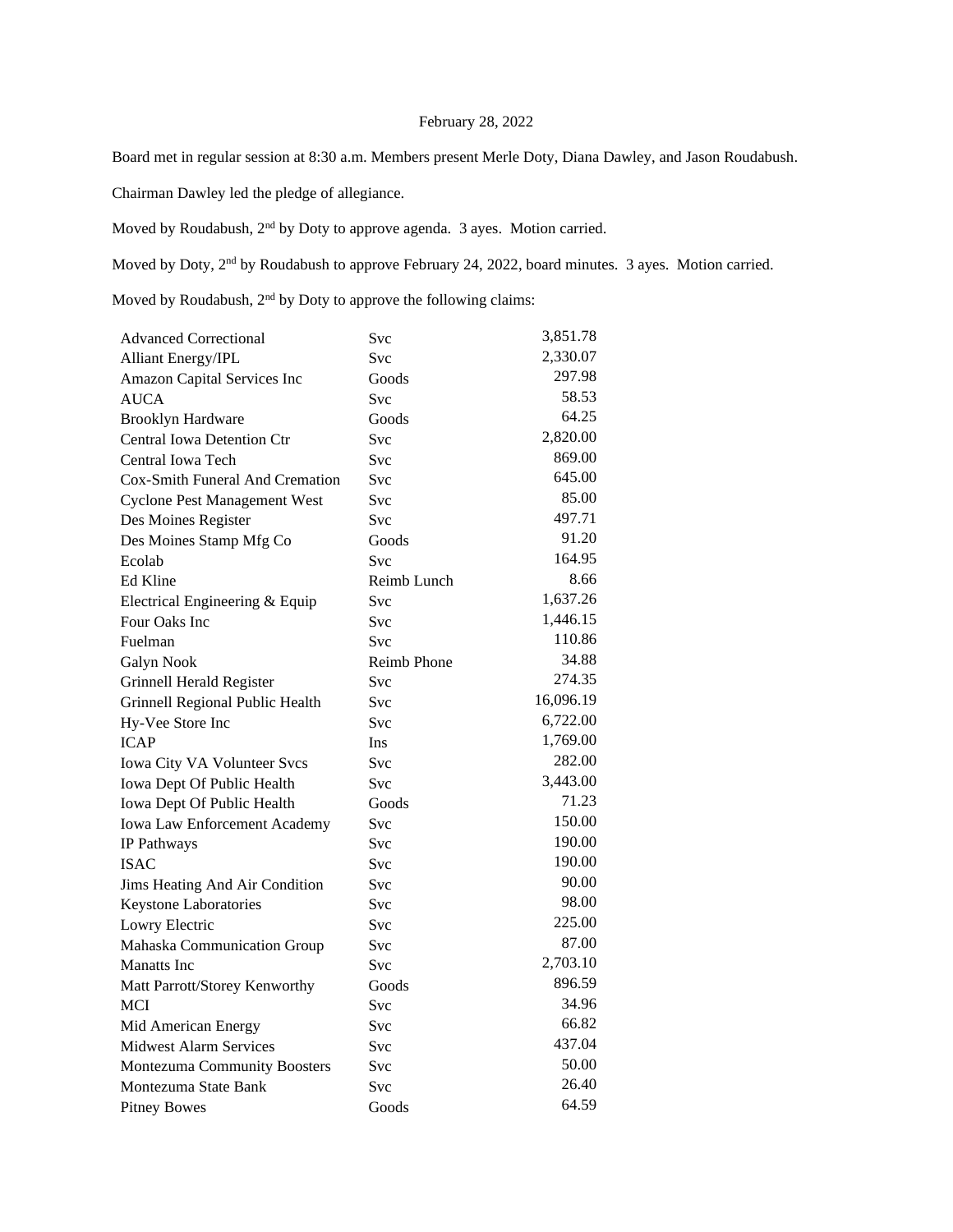| <b>Pitney Bowes</b>                   | Svc               | 732.57    |
|---------------------------------------|-------------------|-----------|
| <b>Power Pros</b>                     | Goods             | 885.00    |
| Poweshiek County Sheriff              | Svc               | 187.22    |
| Premier Office Equip/RK Dixon         | Svc               | 141.92    |
| <b>Region Six Planning Commission</b> | Svc               | 2,675.50  |
| Robert Collum                         | Mil               | 19.33     |
| Robert Wilhelm                        | Mil               | 64.50     |
| <b>Russ Schuck</b>                    | Mil Reimb Postage | 79.00     |
| Ryan Miller                           | Mil Reimb Lunch   | 202.24    |
| Schumacher Elevator Co                | Svc               | 6,480.00  |
| Secretary Of State                    | Svc               | 30.00     |
| Snap On Tools                         | Goods             | 371.90    |
| <b>Steve Warnick</b>                  | Reimb Compliance  | 110.00    |
| <b>Swanson Services Corp</b>          | Svc               | 47.50     |
| Taylor's Snow Removal & Mowing        | Svc               | 750.00    |
| The Record                            | Svc               | 364.64    |
| Three Sisters Fabric                  | Svc               | 25.00     |
| Tifco Industries, Inc.                | Goods             | 2,326.58  |
| TIP Rural Electric Coop               | Svc               | 344.11    |
| <b>Total Choice Shipping</b>          | Svc               | 37.95     |
| <b>United States Cellular</b>         | Svc               | 265.67    |
| <b>UPH-Grmc Occupational Med</b>      | Svc               | 488.00    |
| Uwe Meyer                             | Mil               | 21.95     |
| Verizon                               | Svc               | 40.01     |
| Victor Oil, Inc.                      | Goods             | 22,102.25 |
| <b>VISA</b>                           | Svc               | 656.20    |
| Windstream                            | Svc               | 123.00    |

3 ayes. Motion carried.

Moved by Doty, 2<sup>nd</sup> by Roudabush to approve letter to Iowa Utilities Board regarding the county's opposition to the Navigator Heartland Greenway LLC pipeline. 3 ayes. Motion carried.

9:00 a.m. Moved by Doty,  $2<sup>nd</sup>$  by Roudabush to enter public hearing to receive comments regarding the max levy for FY23 Poweshiek County budget. 3 ayes. Motion carried. Present: Jason Roudabush, Diana Dawley, Merle Doty, Supervisors; Missy Eilander, Auditor. No one was present for comment. Supervisor Dawley asked Auditor Eilander if she had received any comments on the max levy. Auditor Eilander stated no comments had been made. 9:03 a.m. Moved by Roudabush, 2nd by Doty to end public hearing. 3 ayes. Motion carried.

Moved by Doty, 2nd by Roudabush to approve Resolution #2022-36 max levy resolution. Roudabush - aye, Dawley - aye, Doty - aye. Motion carried.

## **RESOLUTION #2022-36 APPROVAL OF FY'23 MAXIMUM PROPERTY TAX DOLLARS**

WHEREAS, the Poweshiek County Board of Supervisors have considered the proposed FY'23 Poweshiek County maximum property tax dollars for both General County Services and Rural County Services, and WHEREAS, a notice concerning the proposed county maximum property tax dollars was published as required and posted on county web site, and

WHEREAS, a public hearing concerning the proposed county maximum property tax dollars was held on February 28, 2022,